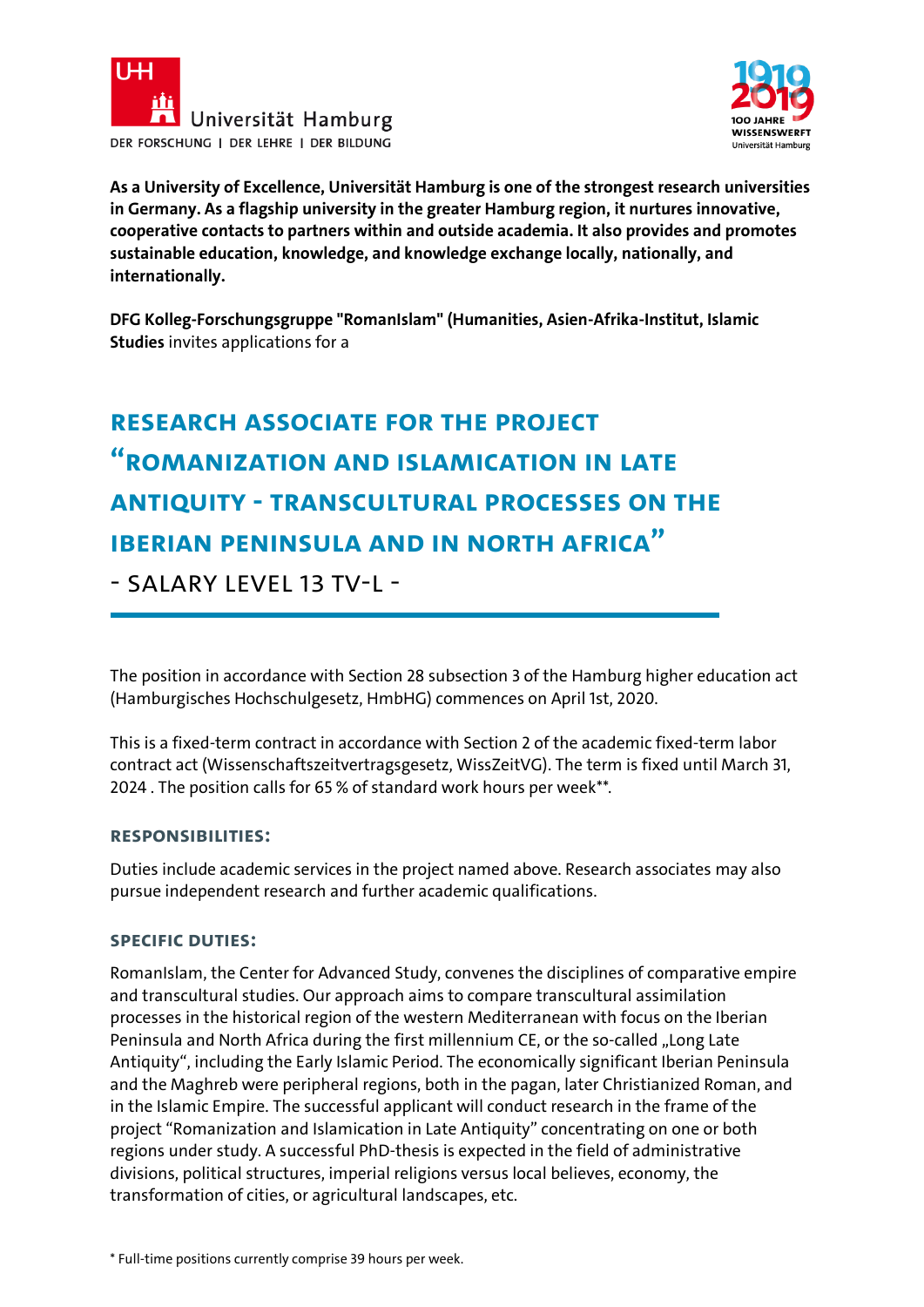The applicant will work within an interdisciplinary team, using the similar methodological approaches. The position requires an active participation in the activities of the RomanIslam Center of Comparative Empire and Transcultural Studies, i.e. in research colloquia, lecture series and workshops, as well as active engagement in the center's research activities.

### **Requirements:**

A university degree in a relevant field. An excellent University degree (MA) in a relevant field of Middle Eastern, North African and history and culture of the Iberian Peninsula. Excellent Arabic skills, experience with Arabic historical primary sources, excellent knowledge of English, and French, are required.

The knowledge of further languages relevant for the study of the Iberian Peninsula and North Africa, such as Latin, and Spanish, etc. is advantageous. Experience in working with additional sources, such as archaeological, numismatic, and geographical material is welcome but not a requirement.

The applicant expected to conduct doctoral studies in a field relevant to the region of early Islamic/Medieval North Africa/Maghreb (Ifriqiya) and the Iberian Peninsula within the foci of the RomanIslam Center.

Qualified disabled candidates or applicants with equivalent status receive preference in the application process.

For further information, please contact Prof. Stefan Heidemann (stefan.heidemann@uni-hamburg.de; +49 (40) 42838 3181 (after 3 pm)) or consult our website at https://www.romanislam.uni-hamburg.de/. (under construction).

Applications should include a cover letter, a tabular curriculum vitae, and copies of degree certificate(s). Please send applications by January 15, 2020 to: katharina.mewes@uni-hamburg.de, please add the names of two referees.

Please do not submit original documents as we are **not** able to return them. Any documents submitted will be destroyed after the application process has concluded.



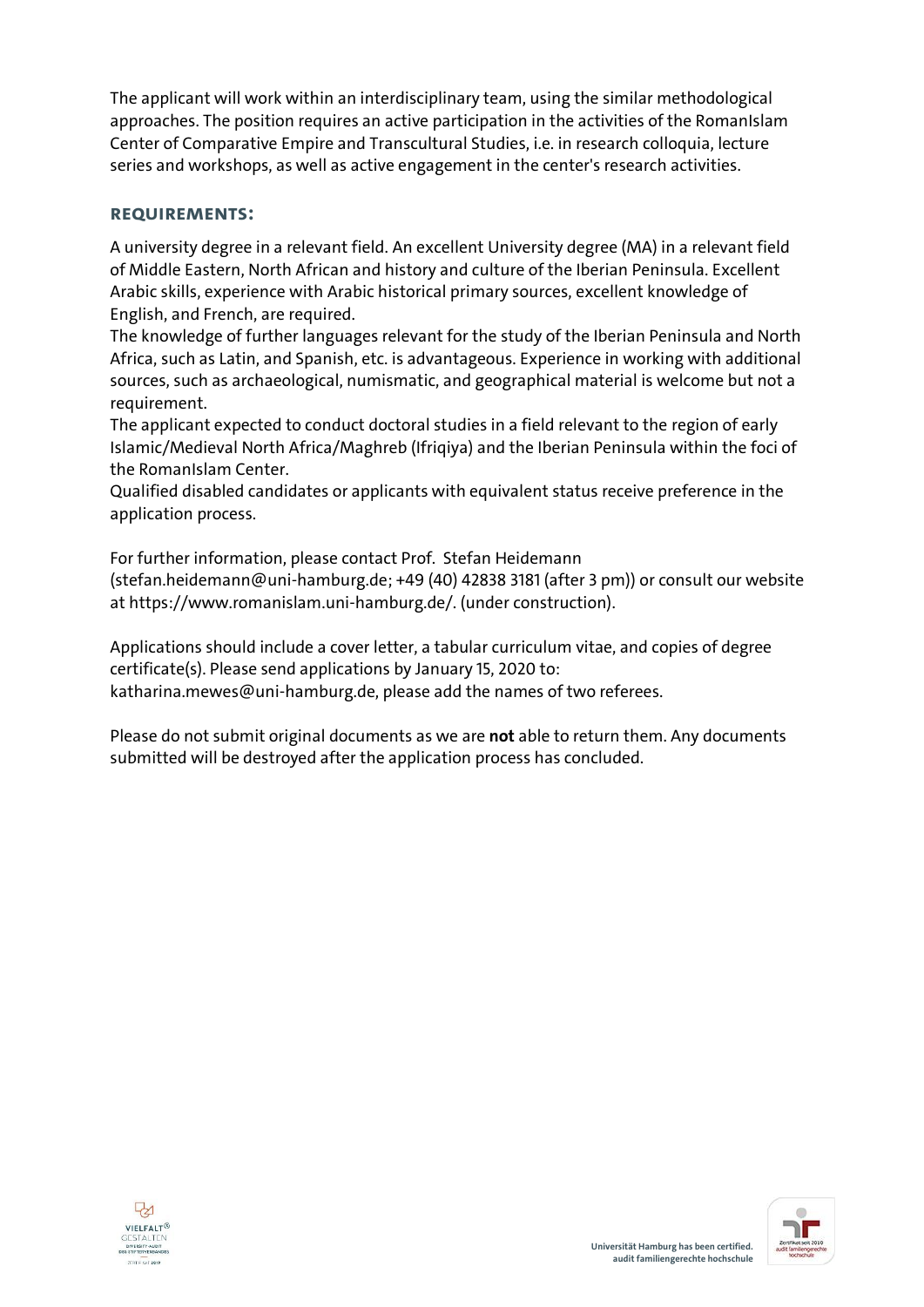



**As a University of Excellence, Universität Hamburg is one of the strongest research universities in Germany. As a flagship university in the greater Hamburg region, it nurtures innovative, cooperative contacts to partners within and outside academia. It also provides and promotes sustainable education, knowledge, and knowledge exchange locally, nationally, and internationally.**

**DFG Kolleg-Forschungsgruppe "RomanIslam" (Humanities, Asien-Afrika-Institut, Islamic Studies )** invites applications for a

# **RESEARCH ASSOCIATE FOR THE PROJECT "Romanization and Islamication in Late Antiquity - Transcultural Processes on the Iberian Peninsula and in North Africa"**

- SALARY LEVEL 13 TV-I -

The position in accordance with Section 28 subsection 3 of the Hamburg higher education act (Hamburgisches Hochschulgesetz, HmbHG) commences on April 1st, 2020.

This is a fixed-term contract in accordance with Section 2 of the academic fixed-term labor contract act (Wissenschaftszeitvertragsgesetz, WissZeitVG). The term is fixed until March 31, 2024 . The position calls for 100 % of standard work hours per week\*\*.

### **Responsibilities:**

Duties include academic services in the project named above. Research associates may also pursue independent research and further academic qualifications.

### **Specific Duties:**

RomanIslam, the Center for Advanced Study, convenes the disciplines of comparative empire and transcultural studies. Our approach aims to compare transcultural assimilation processes in the historical region of the western Mediterranean with focus on the Iberian Peninsula and North Africa during the first millennium CE, or the so-called "Long Late Antiquity", including the Early Islamic Period. The economically significant Iberian Peninsula and the Maghreb were peripheral regions, both in the pagan, later Christianized Roman, and in the Islamic Empire.

Research in the frame of the project "Romanization and Islamication in Late Antiquity."